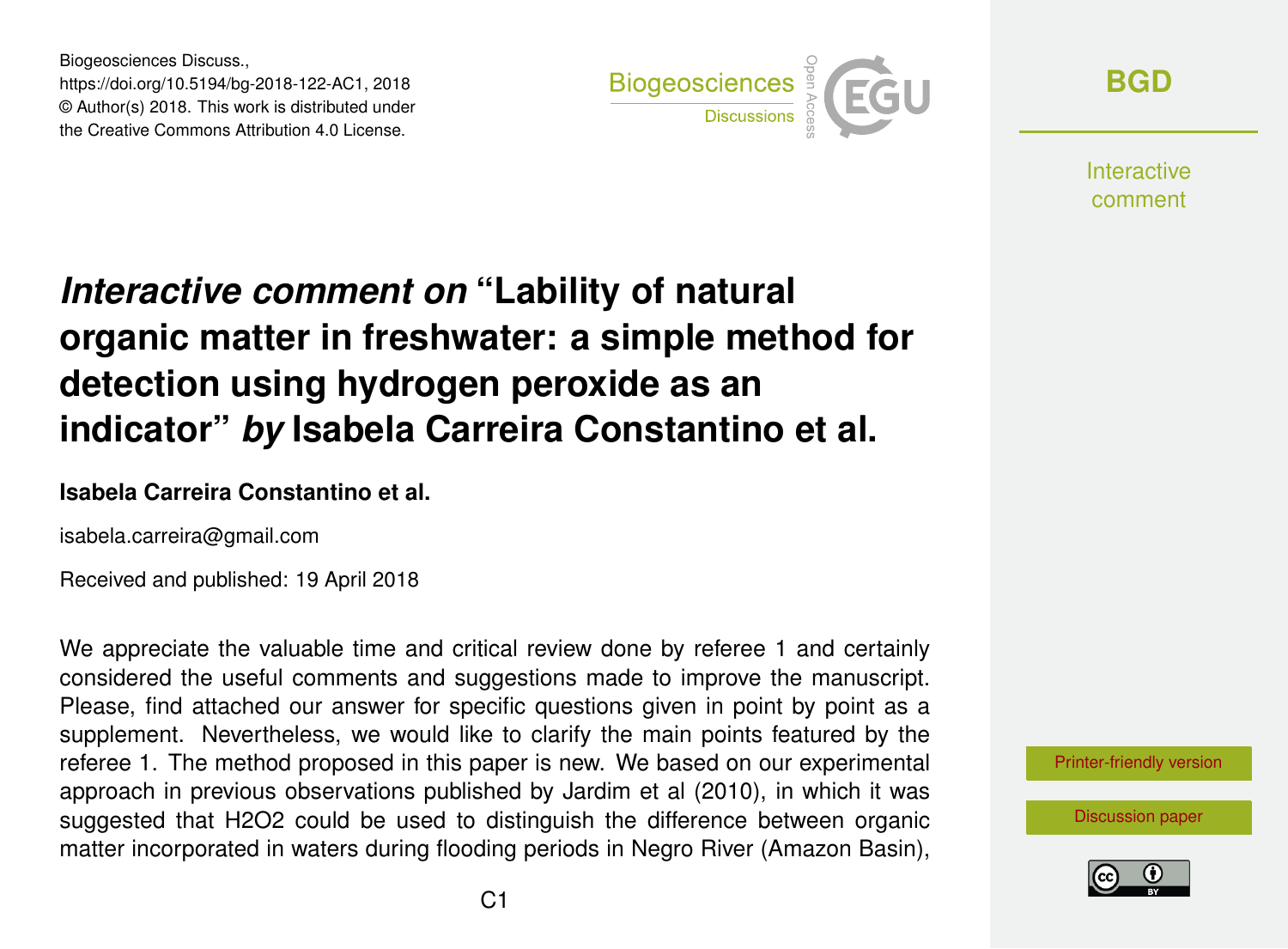but it was not possible to quantify the amount of LOM. These authors used H2O2 kinetic consumption in two samples (freshwater from Negro River and water fortified with fresh leached soil organic matter). They showed a significant change in the chemical speciation of Hg coordinated by redox conditions in aquatic region studied in the presence of labile organic matter (LOM). In the rainy season, there was a great input of allochthonous natural organic matter (NOM) in aquatic bodies, and this NOM, considered fresh and reactive, would be able to scavenge H2O2 naturally photogenerated in the water column, influencing directly the oxidation conditions in this environment. Thus, this comprises one of the direct effects caused by the presence of LOM. In this work, we aimed at the possibility of quantifying labile and recalcitrant organic matter in freshwater samples. This objective was based on the importance that NOM plays in aquatic environment. It is known that NOM plays a relevant role in photoreactions, forming reactive species, or even scavenging these species. It is also primary source of biota and it is able to complex or adsorb other species as well. So, all these abilities are an intrinsic characteristic of NOM and its different reactivity degrees. Due to the complex composition of NOM, it is not feasible to carry out a characterization in molecular level as routine analysis. However, the information about the amount and the temporal variability of LOM in aquatic system would be very useful to explain many different processes in environmental studies. Here, we denominated LOM as NOM that was few oxidized or degraded and it is still able to react as a scavenger of oxidant species in aquatic systems, and it probably represents fresh organic matter input. On the other hand, recalcitrant organic matter (ROM) is the fraction that had already suffered oxidation, and it is less reactive towards oxidant species, such as H2O2. Our approach is different from classical methods used to distinguish organic matter degraded by microorganism or chemically, such as the ones used in the biochemical oxygen demand (BOD) and chemical oxygen demand (COD) measurements, respectively. These methods reflect an estimation of the amount of oxygen necessary to degrade organic content in an aquatic sample. Other approaches in literature are summarized by Filella (2009), but

#### **[BGD](https://www.biogeosciences-discuss.net/)**

Interactive comment

[Printer-friendly version](https://www.biogeosciences-discuss.net/bg-2018-122/bg-2018-122-AC1-print.pdf)

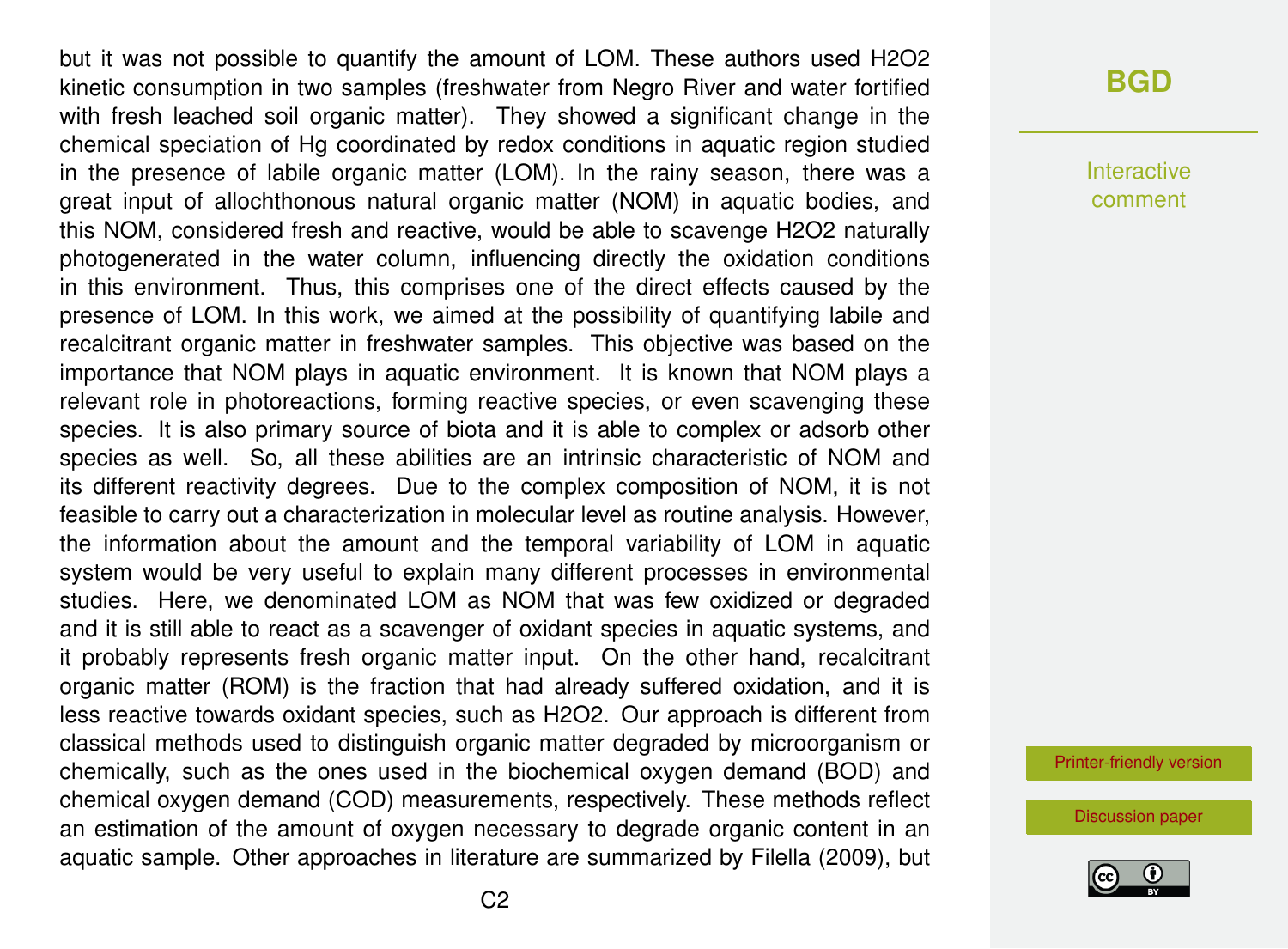all of them are considered bioassays, such as the ones used to measure the fraction of NOM, assimilable organic carbon (AOC) based on the measurements of growing biomass, and the biodegradable dissolved organic carbon (BDOC) is considered part of dissolved fraction of organic C able to be assimilated by heterotrophic microflora. There is another approach used by Laird and Scavic (1990), in which they measured labile dissolved organic carbon or matter (LDOC or LDOM) by bioassay, so again the lability has been considered the bioavailable fraction of NOM. In our attempt, we led the lability and recalcitrance concepts through the chemical approach, trying to reach a simpler approach than the protocols currently used to determine labile fraction, that consider it as biodegradable fraction of NOM, hence they always include bioassays. Reagents necessary to carry out our approach are quite simple and easily obtained. The time spent on application is also less than the necessary to use a biotic assay. So, we picked out some organic compounds to be tested as models of ROM and LOM, based on their molecular complexity and also on their natural presence in aquatic environments (pyruvate, lignin, ascorbic acid, hydroquinone and fulvic acid). In the specific comments, we added more information about the other tested compounds and why they were not considered good models, that is the reason why they were not presented in this manuscript (see answer of comment 16). Now, we agree that the term best model, used for us in the manuscript can be sustainable for other compounds tested. The results found for ascorbic acid and hydroquinone, other labile model compounds, can be inserted in the new version of the manuscript. For our matter, we simulated the acting of some model compounds, e.g. pyruvate, lignin and fulvic acid as scavengers of H2O2 in controlled system in the microcosm experiments. It is important to add that the kinetic models employed here to determine the order and consequently half-lives of H2O2 were based on the mathematical strict sense of the classical kinetic laws, and it was not our attempt with this experimental approach to discuss about any specific chemical mechanism behind these reactions, once our focus is to apply the mathematical formalism to general systems, such as natural aquatic samples. We are aware that this would be an interesting topic of discussion,

### **[BGD](https://www.biogeosciences-discuss.net/)**

Interactive comment

[Printer-friendly version](https://www.biogeosciences-discuss.net/bg-2018-122/bg-2018-122-AC1-print.pdf)

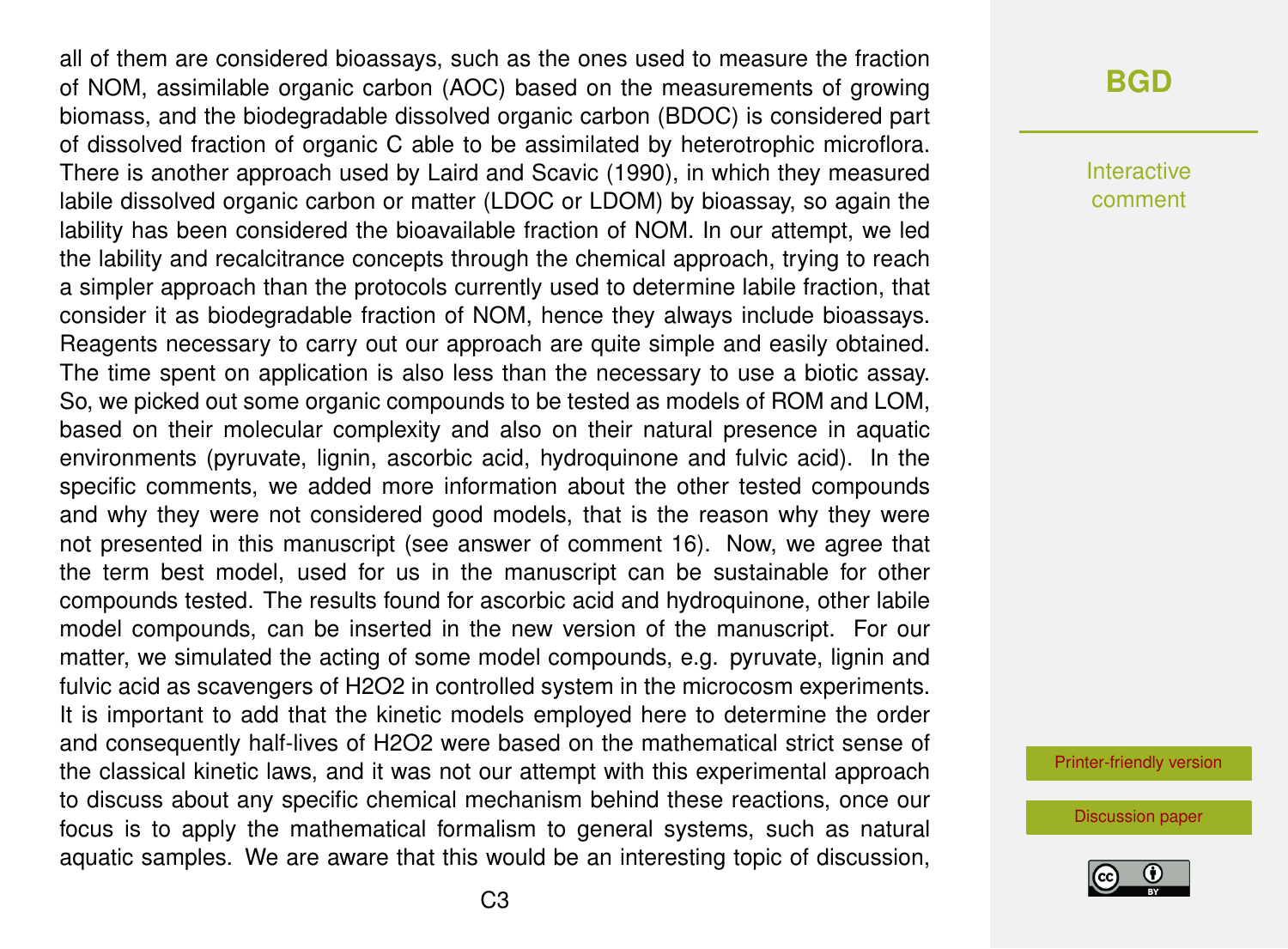but for this purpose it would be necessary more experiments to establish the rates related not only to H2O2 loss, but also to the other species in the kinetic reactions. Some data treatment was included, as well as we could include all of them as a supplementary material (see answer to comment 21). Considering our definitions, the lignin and fulvic acid had behaved as recalcitrant compounds, because they did not affect the natural consumption of H2O2. In this case, the H2O2 consumption profile followed the same profile presented by control (ultrapure water), indicating that the kinetic of H2O2 decomposition was not affected by the presence of lignin, as well as of the fulvic acid. A distinct behavior in H2O2 kinetic consumption was observed when pyruvate was added. The kinetic consumption was faster as more pyruvate was spiked and we observed the great difference between these microcosms and the control. This meant that pyruvate plays a scavenger role in H2O2 consumption. Thus, we considered pyruvate a good and suitable LOM model. In the next step, we tried to find a correlation between the amount of pyruvate, here represented by TOC (denominated as LOM concentration, see Figure 2 on the manuscript), with the half-live times of H2O2 obtained in the kinetic experiment. We found an exponential equation provide the best fit for these data, leading us to define an equation that allowed to quantify LOM concentration from the half-live times obtained by H2O2 kinetic consumption. Then, we proposed the H2O2 kinetic consumption can be used to quantify LOM content in freshwater samples. We highlighted that organic model compounds considered as recalcitrant, were not used to define a way to quantify recalcitrant organic matter content. They were used to compared the scavenger effects caused by labile compound in H2O2 loss. Finally, to quantify recalcitrant organic matter concentration in freshwater samples, we suggested this can be calculated by the difference between TOC and LOM. After to define the equations to quantify LOM and ROM amount, we assessed possible matrix effects of environmental sample. For this, we carried out H2O2 kinetic consumption in freshwater collected of Preto river, and also, we did a standard addition of the model compounds, pyruvate (labile model) and fulvic acid (recalcitrant model) in this freshwater sample. Considering that

#### **[BGD](https://www.biogeosciences-discuss.net/)**

Interactive comment

[Printer-friendly version](https://www.biogeosciences-discuss.net/bg-2018-122/bg-2018-122-AC1-print.pdf)